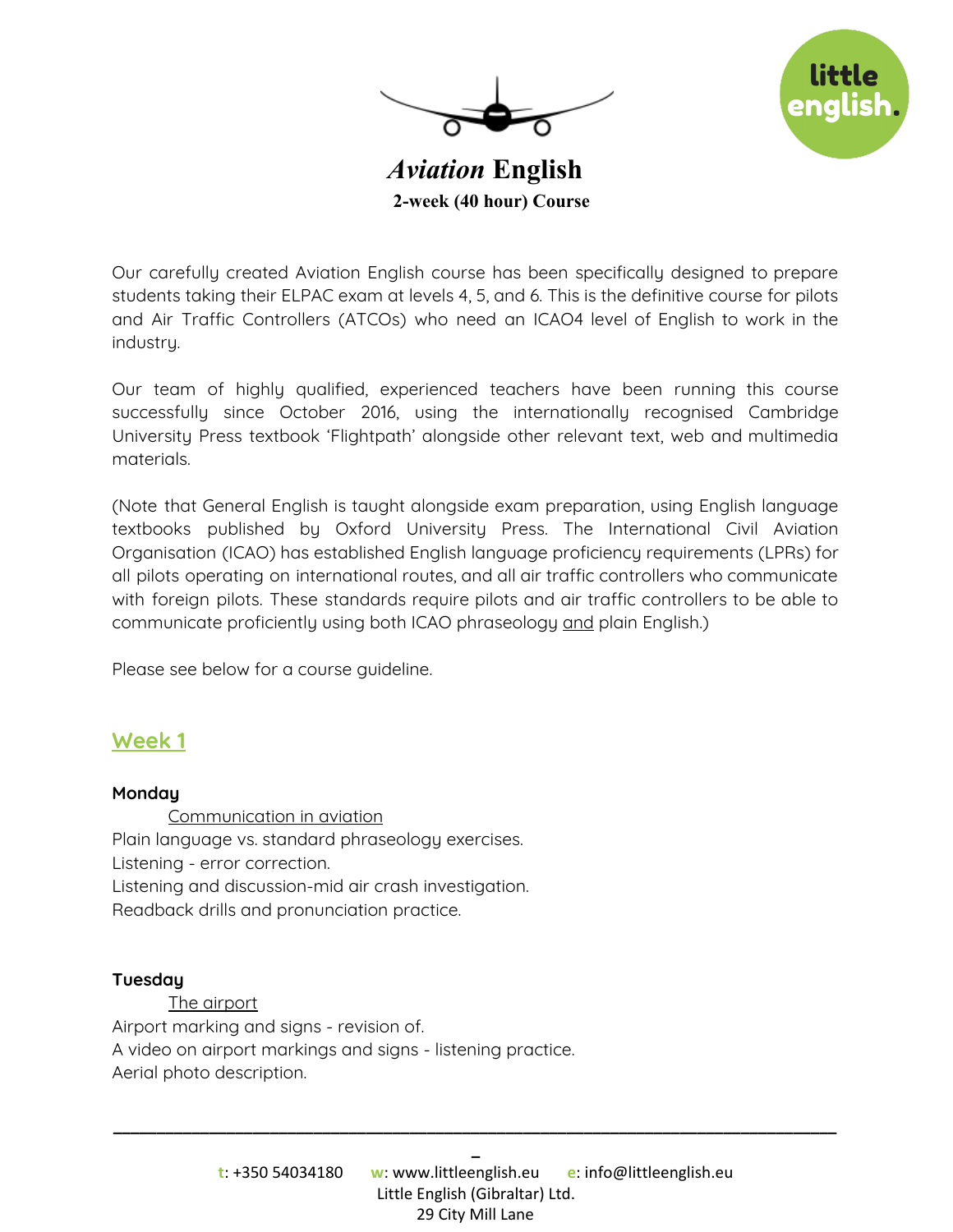Hot spots - situational analysis.





### **Wednesday**

Communication on the ground Turnaround - listening and picture description. Listening practice, reporting anomalies and responding to problems. Managing incidents - engineering, security, firemen and ambulance.

### **Thursday**

Runway incursions Listening and identifying. Precursors - revision of and listen/match definition exercises. Photo description - low visibility operations. Runway incursions-situational analysis.

### **Friday**

Weather and environmental factors In flight emergencies caused by weather. Picture description. Listening and reporting. Communication errors - expectation bias - correcting and clarifying.

# **Week 2**

### **Monday**

Communication breakdowns Reporting incidents - listening practice. Investigation of mid-air crash - listening, analysis and drawing conclusions. Picture description with related questions.

### **Tuesday**

Language barriers - listening, analysing and correcting Situations drill - describe and respond exercises.

**\_\_\_\_\_\_\_\_\_\_\_\_\_\_\_\_\_\_\_\_\_\_\_\_\_\_\_\_\_\_\_\_\_\_\_\_\_\_\_\_\_\_\_\_\_\_\_\_\_\_\_\_\_\_\_\_\_\_\_\_\_\_\_\_\_\_\_\_\_\_\_\_\_\_\_\_\_\_\_\_\_\_\_ \_**